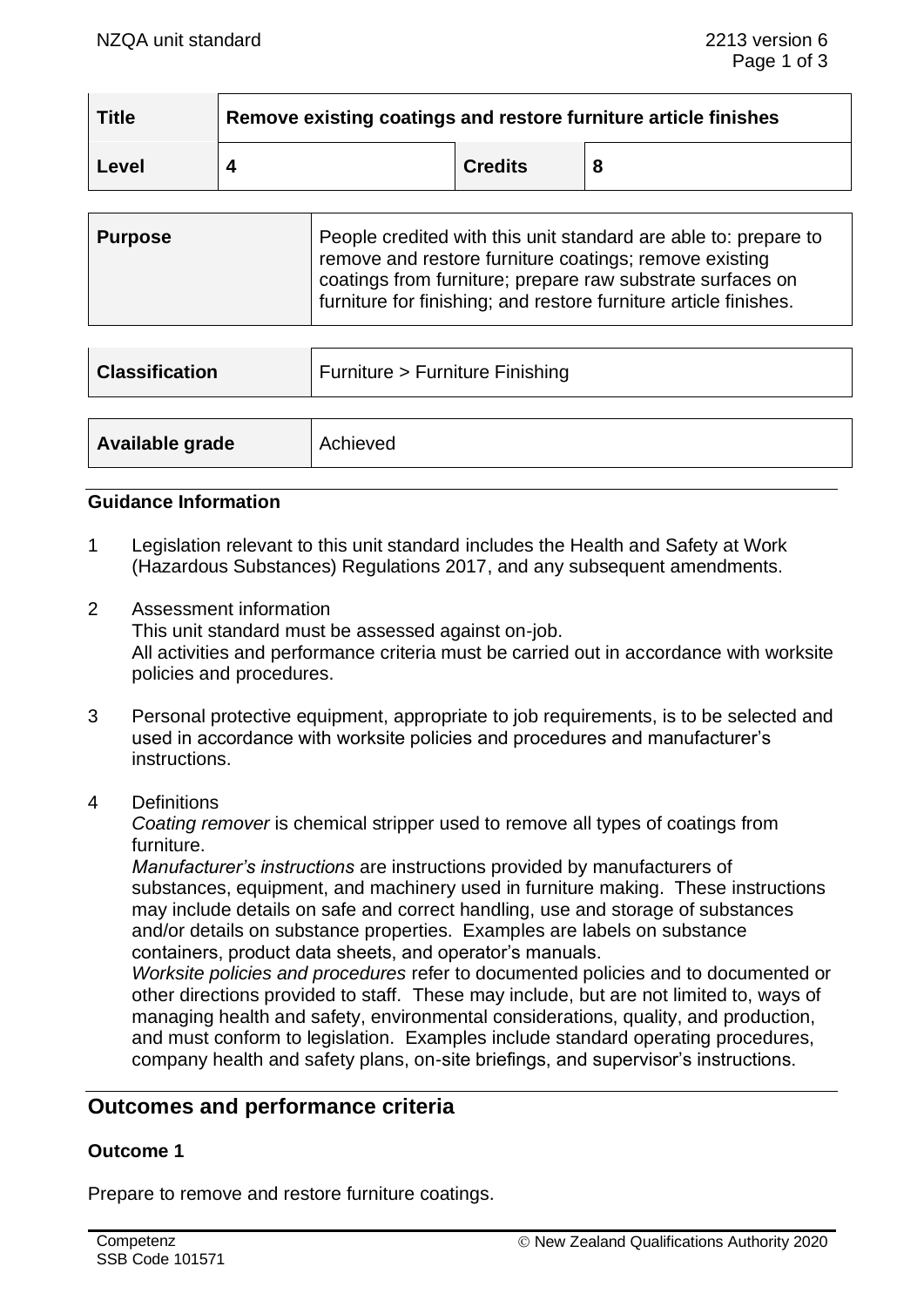## **Performance criteria**

1.1 Job specifications are obtained and interpreted.

Range article of furniture to be restored, existing finish, preparation coat, finishing coat.

1.2 Removal method is selected in accordance with wood type, substrate, existing finish and job specifications.

Range any of – mechanical, manual, solvent, chemical, dip.

1.3 Equipment is selected in accordance with job specifications.

Range includes but is not limited to  $-$  abrasives, rags, spray equipment, chisel, cabinet scraper, brushes.

- 1.4 Coating remover and neutraliser are determined and selected in accordance with job specifications.
- 1.5 Furniture article is disassembled in accordance with job specifications.

#### **Outcome 2**

Remove existing coatings from furniture.

### **Performance criteria**

- 2.1 Coating remover is applied to the surface in accordance with job specifications.
- 2.2 Previous coatings are removed.

Range any of – abrasives, rags, chisel, cabinet scraper, steel wool, putty knives, brushes.

2.3 Neutraliser is applied to the stripped surface in accordance with job specifications.

### **Outcome 3**

Prepare raw substrate surfaces on furniture for finishing.

### **Performance criteria**

- 3.1 Any defects and blemishes in the substrate are identified and rectified in accordance with job specifications.
- 3.2 Abrasive is selected and used to sand stripped surface in accordance with job specifications.